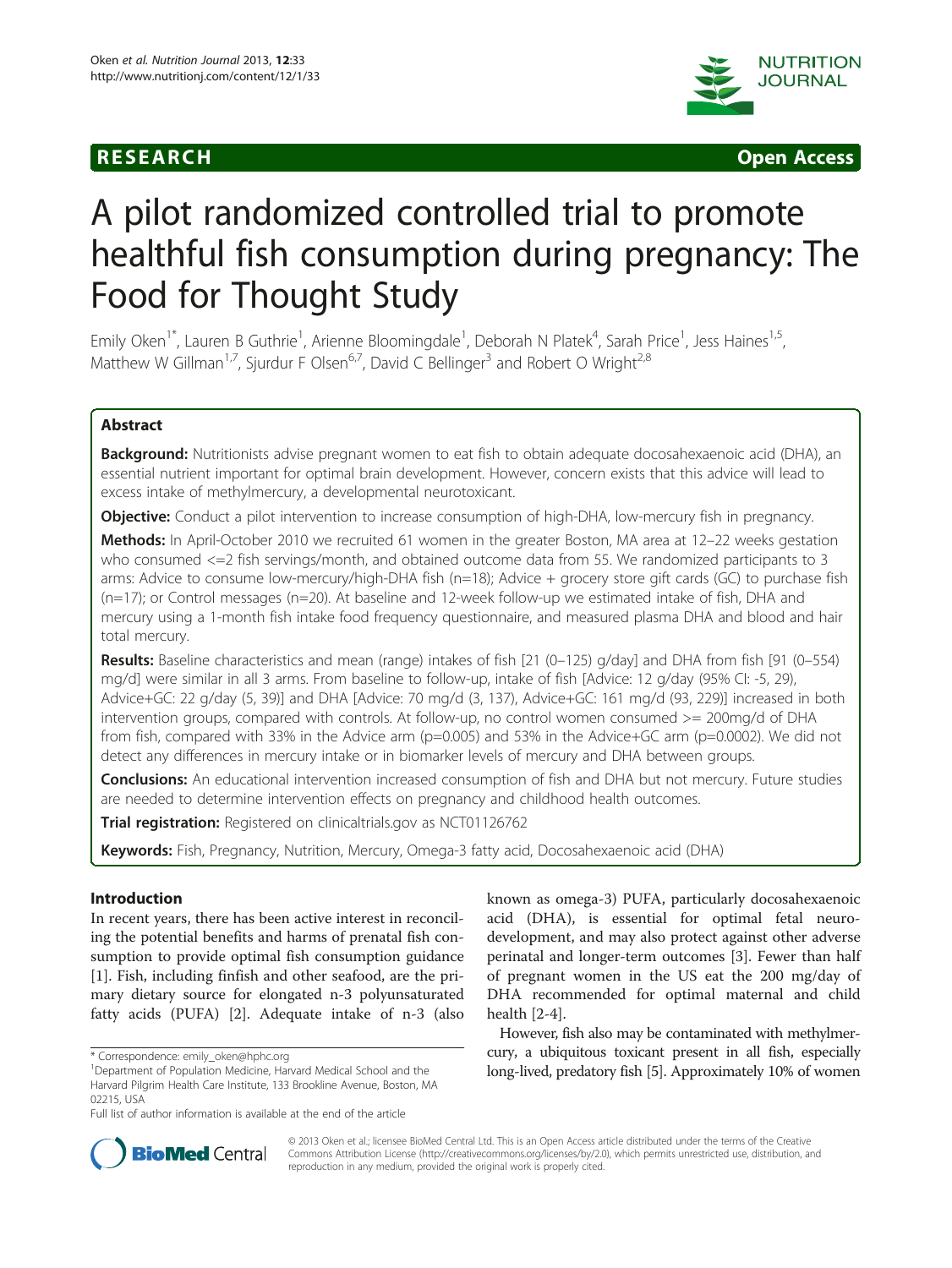of childbearing age in the US have mercury levels higher than the recommended level of 5.8 μg Hg/L in blood or 1.2 μg Hg/g in hair [\[5,6\]](#page-9-0). Some experts recommend an even lower threshold of 3.5 μg Hg/L blood to provide maximal protection against harm [\[7\]](#page-9-0). Because of the demonstrated neurotoxicity of methylmercury and the particular susceptibility of the developing brain even at low exposure levels [[8](#page-9-0)], the US Food and Drug Administration (FDA) and Environmental Protection Agency (EPA) have issued warnings recommending that pregnant women limit their fish consumption and choose fish species that tend to have lower levels of mercury [[9](#page-9-0)]. Pregnant women, and other US adults, consumed less fish after these guidelines were disseminated [\[10,11\]](#page-9-0).

The overall influence of fish – including its component nutrients and toxicants – on maternal and child health outcomes remains uncertain. While several observational studies have demonstrated improved mood among mothers who ate more fish in pregnancy [\[12](#page-9-0)], and better neurodevelopment among their children [\[13-19\]](#page-9-0), these studies are subject to confounding. Furthermore, large randomized trials of omega-3 fatty acid supplements have not shown benefits for these outcomes [\[20\]](#page-9-0). The discrepancy between the benefits of fish intake implied by the observational studies and the null results from trials of supplements might be explained by the many potential nutrient benefits of fish in addition to n-3 PUFA, including vitamin D, iodine, and selenium [[2](#page-9-0)]. In fact, consumption of lean fish during pregnancy may provide as much if not greater benefit than fatty fish for perinatal outcomes such as fetal growth [\[21](#page-9-0)-[23](#page-9-0)]. Alternatively, the inclusion criteria for supplement trials may have been overly stringent, so that some individuals at risk for adverse outcomes were already taking supplements, and thereby excluded [[24](#page-9-0)].

A randomized controlled trial optimizing fish consumption is the most unbiased way to determine its impact on improved maternal and child health outcomes. However, it is yet not clear how best to promote fish consumption during pregnancy without increasing mercury exposure. The feasibility of such a nuanced public health message is uncertain. Standard risk communication principles suggest that simple public health messages ("don't smoke") are most likely to achieve the targeted behavior, but not all questions can be addressed with such simple messages [\[1](#page-9-0)]. We therefore developed and conducted a pilot randomized trial of advice to promote consumption of low-mercury, high-DHA fish. Our goal was to determine if a nuanced public health message (i.e. avoid high-mercury fish, but eat more lowmercury fish) could be implemented successfully. We hypothesized that, compared with controls, women randomized to receive the intervention would increase their intake of fish, and DHA from fish, without an increase in mercury intake.

# Methods

# Study design and population

In April-October 2010 we recruited women using postings displayed at Boston-area obstetrics clinics, advertisements in a local newspaper, online classified advertisements, and local parenting listservs. The posting identified the project as a study of "diet during pregnancy," but did not mention fish. We provided a phone number and e-mail address for interested women to contact us. The Harvard Pilgrim Health Care Human Subjects Committee approved all study protocols and materials, and all procedures were in accord with the Declaration of Helsinki.

A research assistant interviewed responders via telephone to describe the study in detail, screen for eligibility, and collect demographic information. To be eligible for participation, a woman had to be at least 18 years of age, have a singleton pregnancy at <=22 weeks gestation, and plan to remain in the Boston area through delivery. Because we were interested in targeting women with low fish and DHA intake, we included only women who reported consuming fish up to 2 times per month, and who had no contraindications to fish consumption such as allergy, or self-restrictions such as vegetarian diet. So that potential participants were not aware of the study's particular focus on fish, the screening questionnaire also queried other components of diet including intake of fruits and vegetables, dairy, nuts, and meat.

Of 288 respondents (Figure [1](#page-2-0)), 215 did not meet inclusion criteria, most often because they reported consuming fish more than twice per month (n=155, 72%) or were already at least 22 weeks gestation (n=34, 16%). Only 4 women declined participation, and another 8 subsequently became ineligible (by failing to schedule the baseline study visit before 23 weeks gestation, having a miscarriage, or learning of a twin gestation). We conducted baseline visits at 12–22 weeks gestation with 61 women. One woman disenrolled after randomization, but before study recruitment was complete, and therefore we increased our targeted sample size from 60 to 61. Subsequently 4 women were lost to follow-up, and one died. Therefore, we obtained baseline and follow-up information on 55 women.

# Baseline measures and randomization

At the baseline study visit, which we conducted in our research offices in Boston or at the participants' home or office, the research assistant obtained written informed consent and administered an interview to collect information on pregnancy history, health, and sociodemographic characteristics. Participants completed an Edinburgh Postpartum Depression Scale (EPDS) [\[25](#page-9-0)]. We queried the type, dose, and frequency of supplements taken. We collected blood by venipuncture.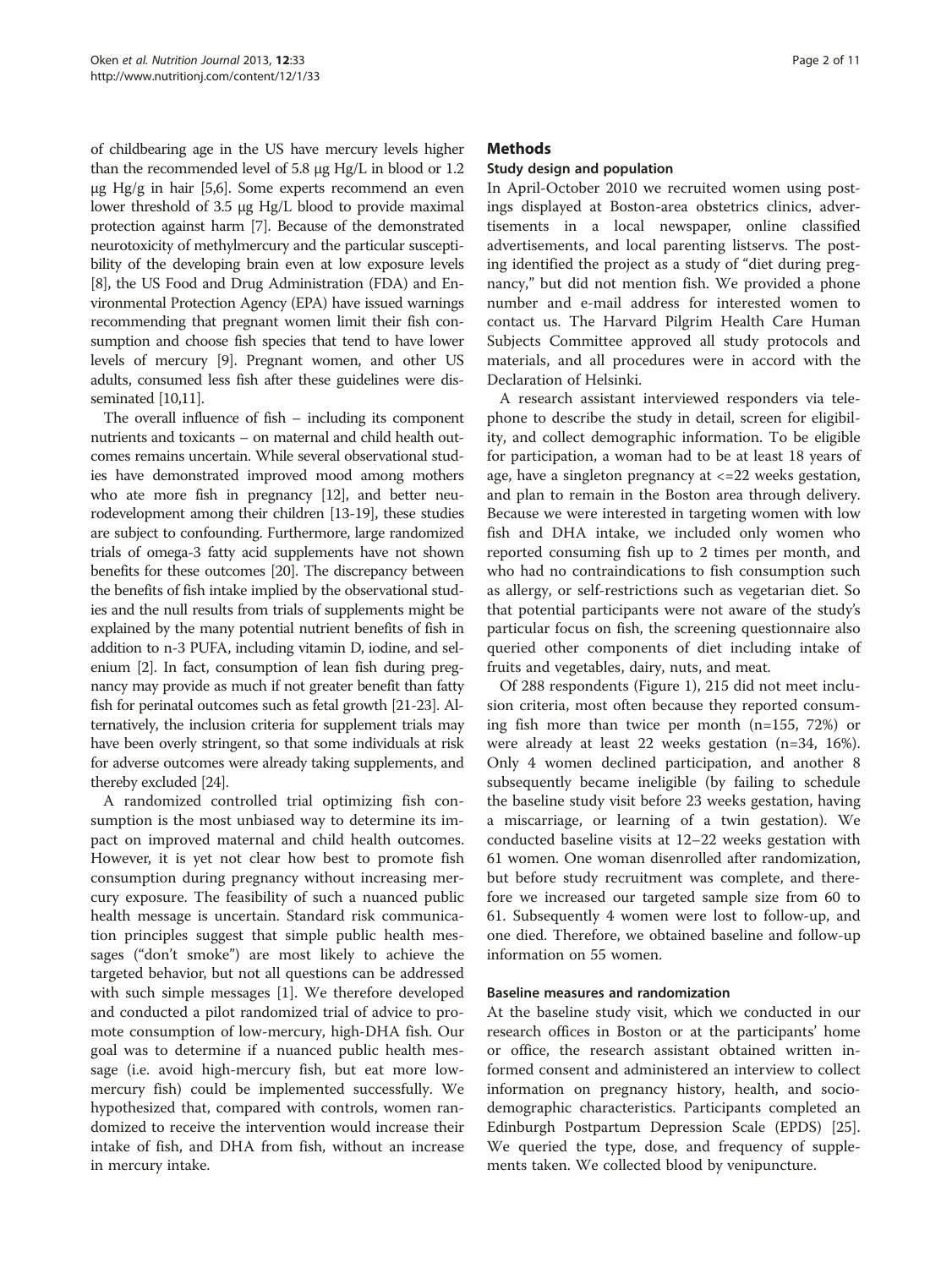<span id="page-2-0"></span>

We assessed fish intake using 36 questions that queried intake of 25 specified types of finfish and 11 types of shellfish/bivalves. We based our instrument on one used in the National Health and Nutrition Examination Survey (NHANES) [[6](#page-9-0),[26](#page-9-0),[27](#page-9-0)], and we also included an additional 4 fish types likely to be consumed in our geographic area, based on our preliminary research [\[28](#page-9-0)]. We asked women to report the number of times they had eaten each of the 36 fish types during the previous 30 days. In addition, because the NHANES instrument did not obtain information on serving size, we also asked women to report the number of ounces per serving of each type for which they reported any consumption. We provided reference food models for 1 and 3-ounce serving sizes to support accurate reporting. We asked women who had reported consumption of canned tuna whether they had eaten white, chunk light, or both.

We also assessed general diet using PrimeScreen, a brief validated [\[29](#page-9-0)] food frequency questionnaire (FFQ) that includes 21 questions on diet during the past 30 days, including 4 questions on intake of "Canned tuna fish," "Dark meat fish, for example mackerel, salmon, sardines, bluefish, or swordfish," "Other fish, for example cod, haddock, or halibut," and "Shrimp, lobster, scallops, or clams as a main dish." Six response categories ranged from "never" to "nearly daily or daily." These questions were similar to those used in a comprehensive semiquantitative FFQ that has been extensively validated in pregnant and non-pregnant adults, and used to examine associations of dietary fish and elongated n-3 PUFA intake with a large number of health outcomes (e.g. [[4,14,30-34](#page-9-0)]).

We prepared sealed opaque envelopes in which we included study intervention materials for each of the 3 arms, and subsequently ordered them using a random number table. After all baseline measures were collected, the research assistant opened the next sequentially numbered envelope, and spent approximately 30 minutes reviewing the contents with each participant, answering all questions. At the completion of the visit, we provided all women with a \$25 gift card and a fabric shopping bag with the study logo.

For women randomized to the two intervention arms, we provided an 8-page booklet that summarized the health effects of DHA in pregnancy, encouraged fish intake, and included a list of 29 recommended lowmercury fish sorted according to DHA content (Figure [2](#page-3-0)). The booklet also included information on which fish to avoid to minimize exposure to mercury and other contaminants, based on advice from the US federal government [[35](#page-9-0)] and Massachusetts Department of Environmental Protection (Figure [2](#page-3-0)). We also provided a shopping list notepad that included the list of recommended low-mercury fish ranked by their DHA content and 2 copies of a wallet-sized card summarizing the information in the brochure. We encouraged women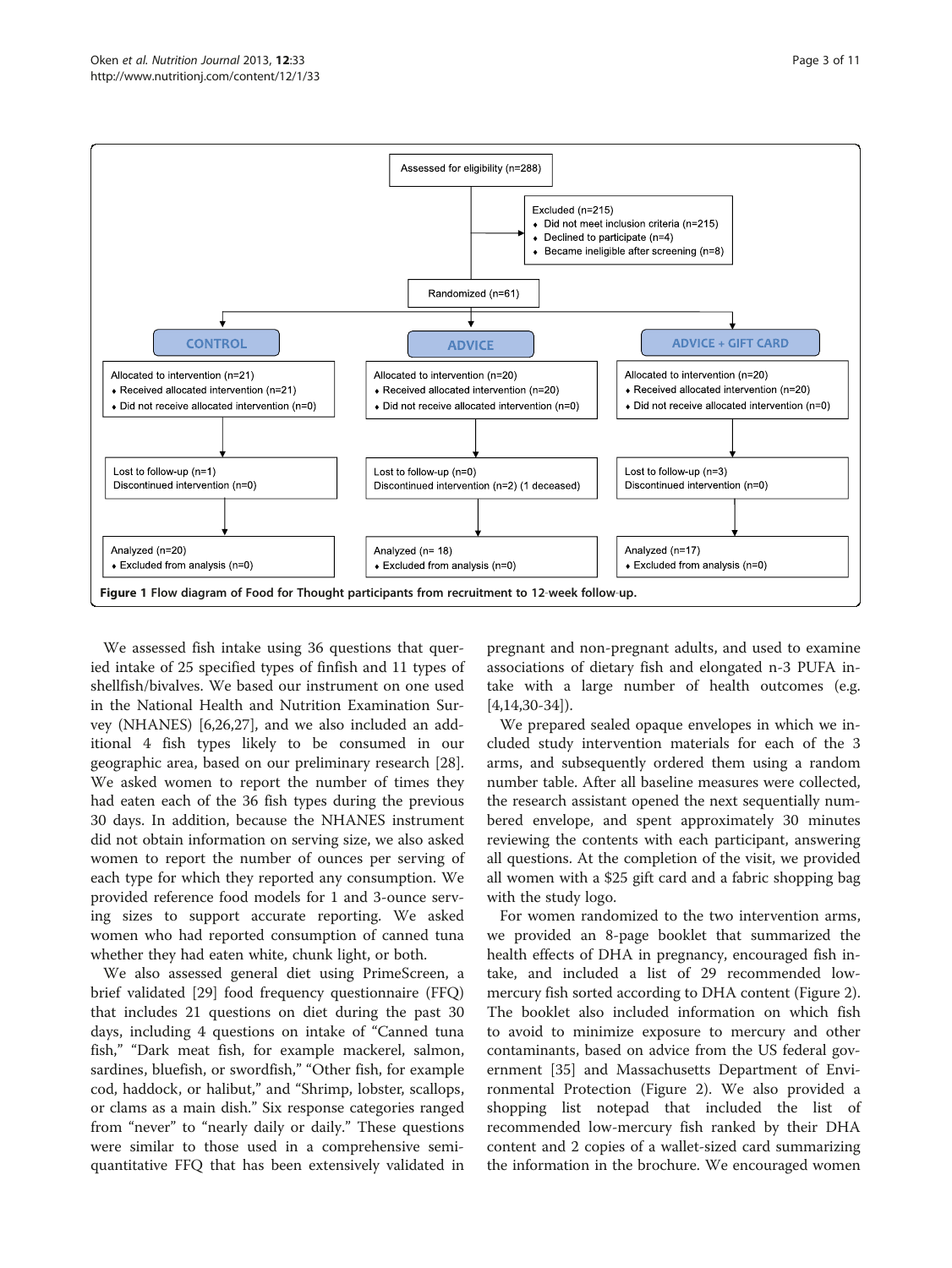<span id="page-3-0"></span>

to give the second copy to a partner or other family member who purchased food. We prepared these materials based on our preliminary qualitative research [\[28](#page-9-0)], targeted at a  $5<sup>th</sup>$  grade reading level, and pilot tested them prior to use with Boston-area pregnant women not enrolled in the trial.

Each week thereafter during the 12 week-long intervention, we emailed women in the intervention groups a "Weekly Thoughts" email, in which we encouraged consumption of 2 weekly fish servings, included a tip on the health benefits of fish or DHA, provided a recipe to prepare one of the fish types recommended in our brochure, and included a website address for more information.

Women randomized to the Advice + Gift Card arm also received a \$40 Whole Foods gift card at the baseline visit, and we mailed them an additional gift card each of the 2 subsequent months, for a total of \$120 (\$10/week). We encouraged the women to use the gift cards to purchase fish.

We provided women randomized to the control arm with a 7-page "Pregnancy Food Guide" and 1-page list of "Food Don'ts," both materials commonly given to women receiving prenatal care at local obstetric practices. These materials provided advice on a variety of nutritional topics for pregnant women, including advice based on the 2004 US governmental mercury advisory for pregnant women [[35\]](#page-9-0), to avoid the 4 fish types highest in mercury, and eat up to 12 ounces a week of a variety of fish and shellfish that are lower in mercury. After the baseline visit, we sent control women weekly emails with tips on general pregnancy health and recipes, not focused on fish.

#### Follow-up measures

At the end of the 12-week intervention period we held an in-person follow-up visit (at a mean of 30 weeks gestation), at which participants completed self-administered questionnaires that included many of the same questions administered at baseline, including the same fish intake recall, use of DHA supplements and supplemented foods, and the EPDS. The follow-up questionnaire also included a series of questions about women's opinions and attitudes regarding fish consumption, with 4-point Likert response scales ranging from "strongly disagree" to "strongly agree." We asked women to report what they believed the focus of the study to have been, and coded the unstructured responses to indicate whether the woman mentioned fish or not. We again collected blood and also obtained a full-length sample of hair ("matchstick-thickness") from the occipital scalp.

We provided an additional \$25 gift card to all participants at the completion of the follow-up visit. About 2 weeks after the woman's due date, we administered a brief questionnaire via telephone, mail, or email, to collect information on pregnancy duration and birth outcomes. We obtained post-delivery data from 48 of the 55 women who attended the follow-up visit.

#### Biosample storage and assay

We refrigerated all blood samples immediately after collection, and processed and stored them at −80°C within 24 hours. We collected and stored whole blood in trace element-free tubes for mercury assay. We stored hair tied at the proximal end in paper envelopes at room temperature. We measured total mercury in whole blood and hair using the Direct Mercury Analyzer 80 (Milestone Inc., Monroe, CT). We analyzed the proximal 3 cm of hair, which reflects mercury deposited approximately 30–120 days prior to collection (the most recent 30 days' growth remains below the scalp). Using standard samples, the Relative Standard Deviation (RSD) was 6.2% for blood (interlaboratory study program INSPQ, Laboratoire de Toxicologie, Quebec), and 2.4% for hair (Homogenized powdered hair,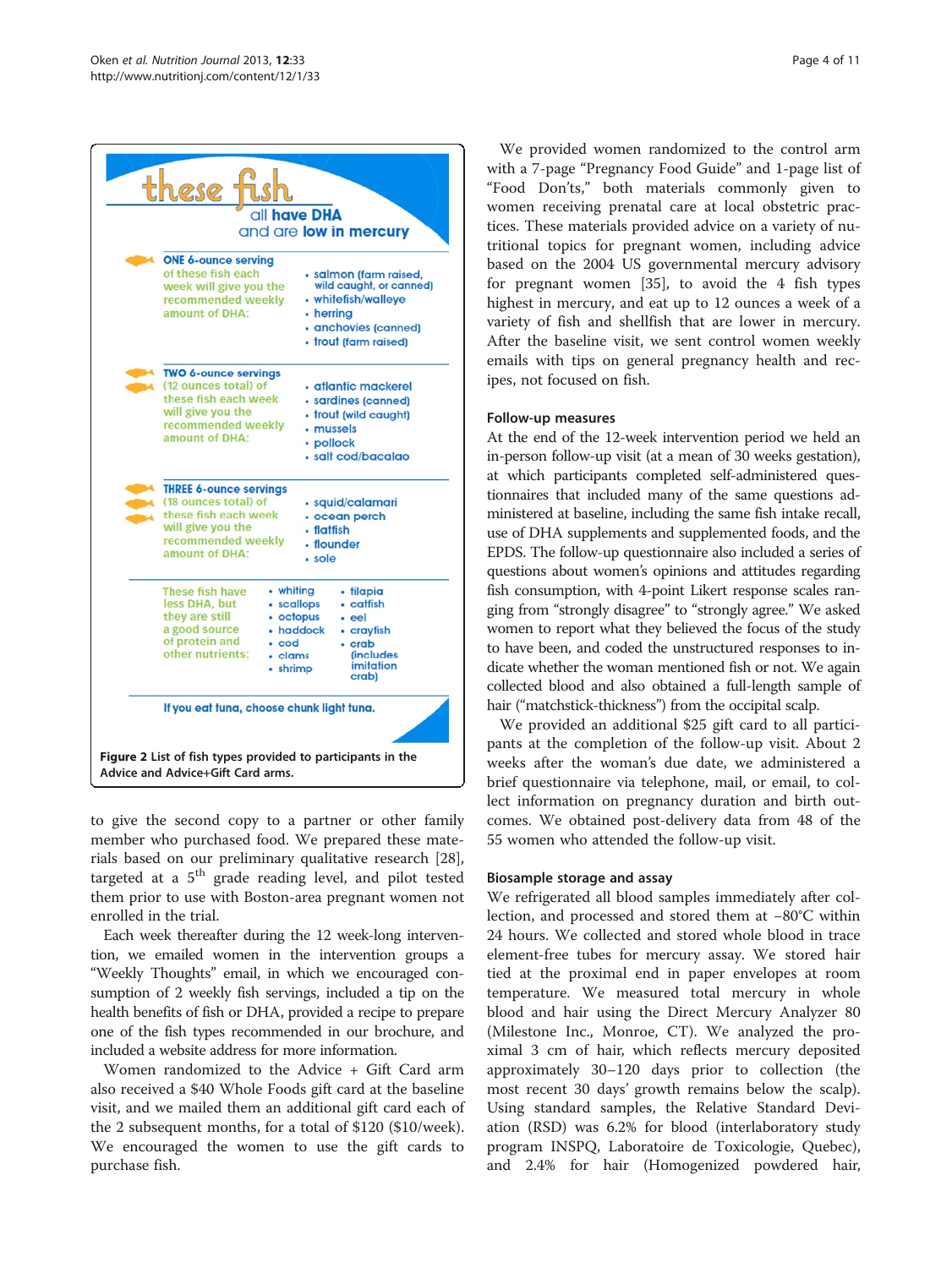Institute of Geophysical and Geochemical Exploration, Langfang, China). We detected Hg concentrations as low as 0.3 mcg/g with a minimum sample weight of 0.2 g.

We collected whole blood in lithium heparin tubes, centrifuged it at 2,000 rpm at 4°C for 10 minutes, and stored plasma for fatty acid assay. Fatty acids were extracted and quantified in a single run using gas–liquid chromatography on a fused silica capillary cis/trans column (SP2560, Supelco Inc, Belefonte, PA) [[35](#page-9-0)]. Peak retention times and area percent of total fatty acids were identified from 40 peaks by injecting standards (NuCheck Prep, Elysium, MN), using Agilent Technologies ChemStation A.08.03 software for analysis. With this method, the minimum reliable normalized percent area is 0.05%, and the within-run CV for DHA was 4.1%.

# Estimation of dietary fatty acid and mercury intake

We estimated daily intake of DHA from supplements based upon the dose and frequency of consumption. If the woman provided information on the brand of supplement but not the exact dose, we obtained DHA concentration from the manufacturer. For women (n=5) for whom we had information on DHA supplement frequency but not dose or brand, we assigned the median value of supplement DHA reported in the study population (200 mg/dose). For each of the 2 methods of dietary assessment, we calculated daily intake of DHA (mg/day) and mercury (mcg/day) from fish as detailed below. We also calculated intake of mercury per kg body weight per day. Within one week after the study visit, we contacted women with estimated mercury intake above the EPA reference dose of 0.1 mcg/kg body weight/day. We made specific recommendations to reduce their mercury intake based on their dietary report.

To assign a DHA concentration to each fish type included in the fish questionnaire, we used the USDA Nutrient database [\[36](#page-9-0)]. For mercury, we used data provided by the FDA [\[37](#page-9-0)], or from a publication by Groth [[38\]](#page-9-0) for fish types not included on the FDA website. We multiplied the number of servings by the reported serving size for each fish type, and summed intake across all fish consumed to estimate total daily DHA and mercury intake from fish. In our analysis, we defined low-mercury, high-DHA fish as those containing >400 mg DHA/ 100 mg of fish and  $\langle 0.1 \rangle$  mcg Hg/g of fish, which included salmon, whitefish, herring, anchovies, trout, mackerel, sardines, mussles, pollock, and saltcod. We defined higher-mercury fish as those containing ≥0.1 mcg Hg/g fish, which included lobster, tuna, swordfish, shark, seabass, porgy, perch, and bass.

For the 4 PrimeScreen questions on fish, we applied weightings for the different fish types included in each of the 4 groups, based on the study participants' eating habits from the 36-item questionnaire results. For example, "dark meat fish" was 20% anchovies, 1% mackerel, 64% salmon, 14% sardines, and 1% trout. We assumed a 113 g (4 ounce) serving size for each of the groups, based on the response categories used in the parent SFFQ from which we derived our instrument [[39,](#page-9-0)[40\]](#page-10-0). For each serving, we assigned concentrations of DHA (460 mg for canned tuna, 1406 mg for dark fish, 313 mg for other fish, and 232 mg for shellfish) and mercury (25.8 mcg for canned tuna, 2.2 mcg for dark fish, 4.8 mcg for other fish, and 2.4 mcg for shellfish.

# Blinding

All study staff and participants were blinded to group assignment before baseline measures were collected. To minimize bias introduced by non-blinding of the single research assistant, who both delivered the intervention and collected follow-up data, all follow-up self-reported data were collected by self-administered questionnaire rather than by interview. Laboratory staff, statistical analysts, and study investigators remained blinded to group assignment throughout data collection and analysis.

# Data analysis

We performed an intention to treat analysis including all women on whom we obtained data at the follow-up visit. We used 1-way ANOVA analyses to compare differences in change from baseline to followup within each of the 2 intervention groups vs. the control group for the dietary and blood measures of fish, fatty acid, and mercury intake. We also compared hair mercury at follow-up in the intervention groups vs. the control group using the same method. We used Fisher's exact analysis to compare differences in dichotomous (clinical) outcomes in the 2 intervention groups vs. the control group. Our primary analyses were unadjusted; additional adjustment for baseline characteristics and gestational age at baseline or follow-up did not change results, and therefore we present unadjusted results only. We performed all analyses using SAS Version 9.3 (Cary, NC).

# Results

Maternal age (mean 30.2 [SD 5.6] years), pre-pregnancy BMI (25.6  $[6.1]$  kg/m<sup>2</sup>), and other characteristics did not differ among groups at baseline (Table [1](#page-5-0)), although the proportion of women working full-time was somewhat higher in the Advice + Gift Card group (50%) than in the other two groups (35%). Estimated mean (range) intakes of fish [21 (0–125) g/day], DHA from fish [91 (0–554) mg/d], and mercury from fish  $[1.4 \ (0-8.5) \ mcg/day]$ , were not different across the 3 arms (Table [1\)](#page-5-0), although DHA intake from fish was somewhat higher in the Advice group (mean 132 mg/day) than in the Advice  $+$  Gift Card (79 mg/day) and control (63 mg/day) women.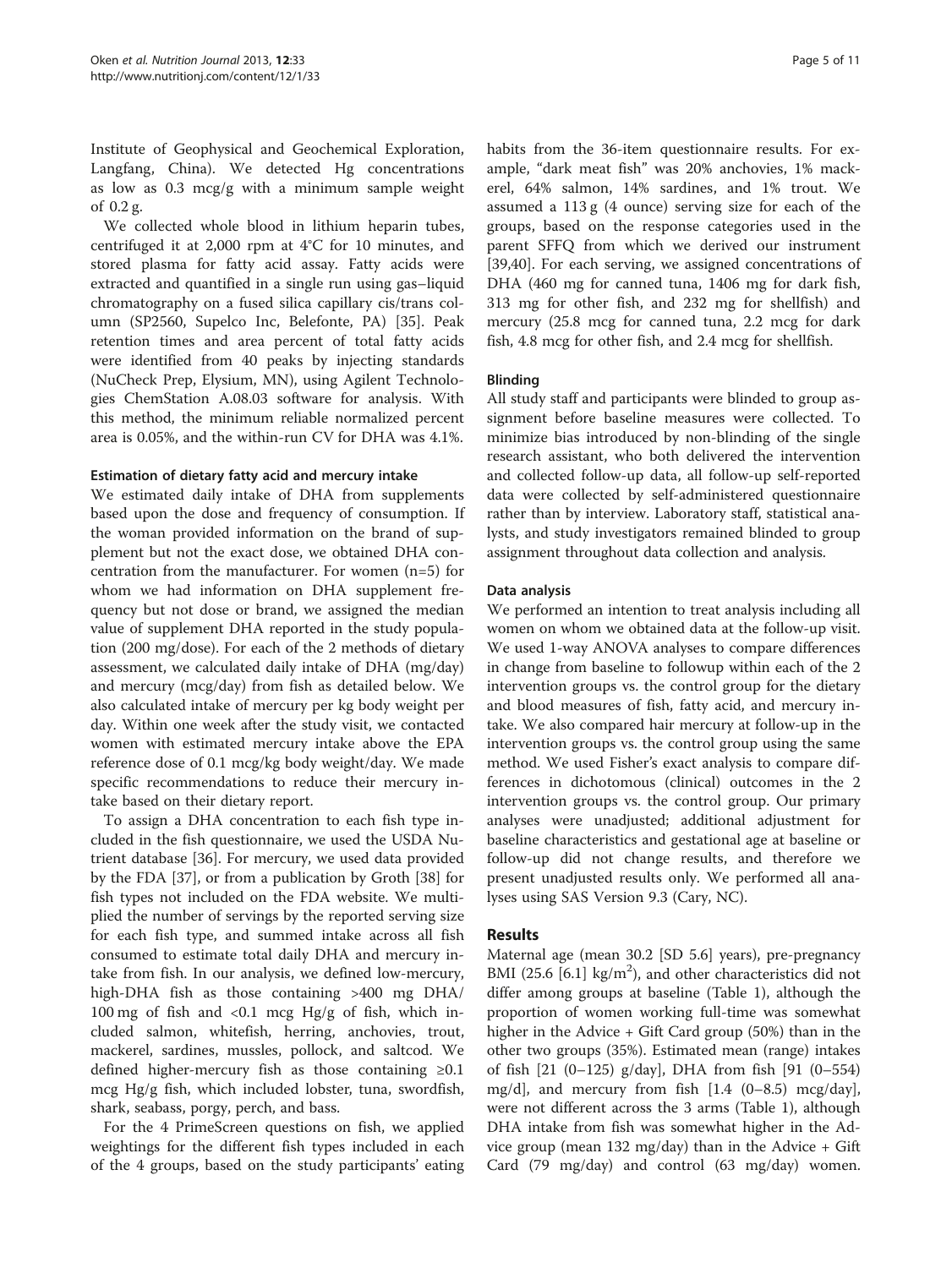<span id="page-5-0"></span>

| Table 1 Baseline characteristics of 55 women enrolled in the Food for Thought study, by study arm |  |
|---------------------------------------------------------------------------------------------------|--|
|---------------------------------------------------------------------------------------------------|--|

| Characteristics                        | Total $(N=55)$        | Control (N=20)        | Advice (N=18)         | Advice + Gift Card (N=17) |  |  |
|----------------------------------------|-----------------------|-----------------------|-----------------------|---------------------------|--|--|
|                                        | Median (IQR) or N (%) |                       |                       |                           |  |  |
| Age (y)                                | 30.9 (25.6, 33.8)     | 32.4 (27.7, 34.3)     | 32.6 (27.9, 35.9)     | 27.6 (24.5, 32.0)         |  |  |
| Gestational age (wks)                  | 16.1 (13.3, 20.7)     | 19.1 (14.7, 21.0)     | 15.2 (13.0, 18.6)     | 16.4 (13.9, 21.0)         |  |  |
| Pre-pregnancy BMI (kg/m <sup>2</sup> ) | 23.4 (21.1, 28.3)     | 22.3 (21.1, 27.0)     | 25.8 (22.8, 34.5)     | 23.4 (20.7, 28.3)         |  |  |
| Single                                 | 11 (20%)              | 4 (20%)               | 3 (17%)               | 4(24%)                    |  |  |
| First pregnancy                        | 16 (29%)              | 6 (30%)               | 6 (35%)               | 4 (22%)                   |  |  |
| Race/ethnicity                         |                       |                       |                       |                           |  |  |
| White                                  | 27 (49%)              | 9(45%)                | 9(50%)                | 9 (53%)                   |  |  |
| <b>Black</b>                           | 6 (11%)               | 2 (10%)               | 2(11%)                | 2 (12%)                   |  |  |
| Asian                                  | 6 (11%)               | 3 (15%)               | 2 (11%)               | 1(6%)                     |  |  |
| Hispanic/other                         | 16 (29%)              | 6 (30%)               | 5 (28%)               | 5 (29%)                   |  |  |
| Working full time                      | 22 (40%)              | 7 (35%)               | 6 (35%)               | $9(50\%)$                 |  |  |
| Never smoker                           | 40 (73%)              | 14 (70%)              | 14 (78%)              | 12 (71%)                  |  |  |
| Supplements                            |                       |                       |                       |                           |  |  |
| DHA from supplements, all (mg/day)     | 0(0, 200)             | 0(0, 160)             | 0(0, 200)             | 0(0, 180)                 |  |  |
| DHA from supplements, takers* (mg/day) | 200 (200, 275)        | 238 (200, 315)        | 200 (200, 200)        | 200 (180, 200)            |  |  |
| <b>Diet</b>                            |                       |                       |                       |                           |  |  |
| Fish intake (g/day)                    | 11(4, 23)             | 10(4, 18)             | 15(2, 37)             | 10(7, 23)                 |  |  |
| DHA intake from fish (mg/day)          | 41 (11, 113)          | 40 (11, 63)           | 75 (6, 203)           | 40 (32, 111)              |  |  |
| DHA from diet $> 200$ mg/day (%)       | 8 (15%)               | 1(5%)                 | 5 (28%)               | 2(12%)                    |  |  |
| Total DHA diet + supplements (mg/day)  | 113 (36, 238)         | 62 (37, 203)          | 200 (24, 356)         | 116 (54, 235)             |  |  |
| Mercury intake from fish (mcg/day)     | 0.6(0.1, 2.0)         | 0.3(0.1, 2.1)         | $0.7$ $(0.0, 1.8)$    | $0.6$ $(0.2, 1.5)$        |  |  |
| Mercury intake (mcg/kg/day)            | $0.01$ $(0.00, 0.03)$ | $0.01$ $(0.00, 0.03)$ | $0.01$ $(0.00, 0.03)$ | $0.01$ $(0.00, 0.02)$     |  |  |
| <b>Biomarkers</b>                      |                       |                       |                       |                           |  |  |
| Plasma DHA (% of total fatty acids)    | 1.9(1.5, 2.3)         | 1.8(1.5, 2.2)         | $2.1$ $(1.8, 2.4)$    | 1.8(1.6, 2.2)             |  |  |
| Whole blood mercury (mcg/L)            | $1.0$ (0.7, 1.7)      | $1.1$ (0.8, 1.5)      | $0.9$ $(0.6, 2.0)$    | $0.9$ $(0.8, 1.9)$        |  |  |
| Whole blood mercury $> 3.5$ mcg/L† (%) | 4 (7%)                | 1(5%)                 | 1(6%)                 | 2 (12%)                   |  |  |

\*Among those taking supplements (n=6 in each of the 3 arms). †Threshold per Mahaffey et al., 2009 [[7\]](#page-9-0).

IQR = interquartile range.

We saw no baseline differences in intake of DHA from supplements, plasma DHA concentration, or whole blood mercury levels across the 3 groups (Table 1).

#### Primary outcomes

At the follow-up visit there were substantial differences in dietary intake between intervention and control participants (Table [2\)](#page-6-0). At follow-up, no control women consumed the recommended 200mg/d of DHA from fish, compared with 33% of women in the Advice group (p=0.005) and 53% of women in the Advice+GC group (p=0.0002). Over the 12 week intervention period, intake of fish increased in the Advice  $+$  Gift Card  $(+165 \text{ g/day})$ and Advice (+99 g/day) arms, but hardly changed in the control arm (+13 g/day). Intake of DHA from fish accordingly increased from baseline in the intervention arms (Advice + Gift Card: +148 mg/day, Advice: +63 g/ day), but actually decreased a bit among control women (−11 mg/day). In contrast, DHA intake from supplements remained essentially stable in all 3 groups (Table [2](#page-6-0)).

Compared with the control group, women in the Advice + Gift Card group had significant increases over the duration of the study in intake of fish (22 g/day, 95% CI: 5, 39) and DHA from fish (161 mg/day, 95% CI: 93, 229) (Figure [3\)](#page-7-0). Women in the Advice-only arm had a somewhat smaller increase in intake of fish (12 g/day, 95% CI: - 5, 29), but still a significantly increased intake of DHA (70 mg/day, 95% CI: 3, 137), compared with controls (Figure [3](#page-7-0)). Almost half of the increase in fish intake was attributable to an increase in the types we identified as lowmercury, high-DHA fish (Advice + Gift Card: 10 g/day, 95% CI: 5, 15; Advice: 5 g/day, 95% CI: 0.3, 10). We observed no differences in intake of higher mercury fish (Advice+ Gift Card: -0.5 g/day, 95% CI: -7, 6; Advice:-4 g/day, 95% CI: -10, 2). Despite the differences in estimated fish and DHA intake, we did not observe any difference vs.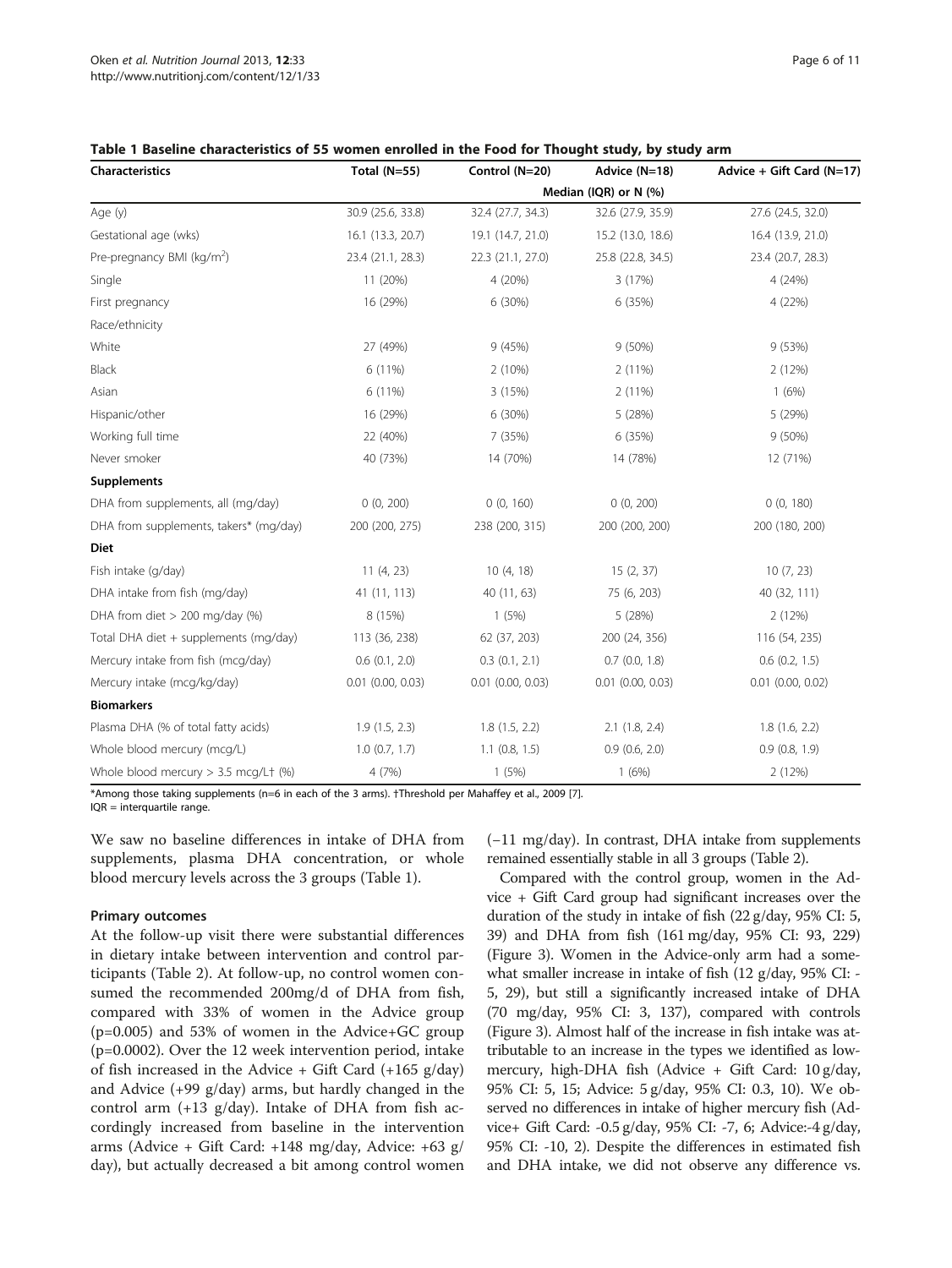<span id="page-6-0"></span>Table 2 Change from baseline to follow-up in intake and biomarker levels of fish, docosahexaenoic acid (DHA), and mercury, and hair mercury collected at follow-up, by study arm, among 55 pregnant women enrolled in the Food for Thought study

| Change from baseline to follow-up          | Control<br>$N=20$ | Advice<br>$N=18$ | Advice + Gift Card<br>$N=17$ | Advice vs.<br>Control | Advice + Gift Card vs.<br>Control |
|--------------------------------------------|-------------------|------------------|------------------------------|-----------------------|-----------------------------------|
|                                            | Mean (SD) or %    |                  |                              | P value*              |                                   |
| <b>Supplements</b>                         |                   |                  |                              |                       |                                   |
| DHA from supplements (mg/day)              | 10(80)            | 10(52)           | 34 (76)                      | 0.99                  | 0.31                              |
| <b>Diet</b>                                |                   |                  |                              |                       |                                   |
| Fish intake (g/day)                        | 2(17)             | 14(22)           | 24 (36)                      | 0.15                  | 0.01                              |
| DHA from fish (mg/day)                     | $-12(75)$         | 57 (114)         | 149 (118)                    | 0.04                  | < 0.0001                          |
| DHA from fish $+$ supplements (mg/<br>day) | 2(11)             | 67 (130)         | 183 (144)                    | 0.10                  | < 0.0001                          |
| Mercury intake from fish (mcg/day)         | 0.4(1.8)          | $-0.1(2.1)$      | 0.9(1.8)                     | 0.37                  | 0.50                              |
| Mercury intake from fish (mcg/kg/<br>day)  | 0.007(0.03)       | $-0.003(0.02)$   | 0.012(0.03)                  | 0.27                  | 0.55                              |
| <b>Biomarkers</b>                          |                   |                  |                              |                       |                                   |
| Plasma DHA (% of total fatty acids)        | 0.01(0.45)        | $-0.12(0.66)$    | $-0.07(0.29)$                | 0.03                  | 0.52                              |
| Whole blood mercury (mcg/L)                | 0.35(1.12)        | $-0.26(0.36)$    | $-0.40(1.27)$                | 0.67                  | 0.22                              |
| Follow-up                                  |                   |                  |                              |                       |                                   |
| Hair mercury (mcg/g)                       | 0.31(0.31)        | 0.25(0.23)       | 0.31(0.30)                   | 0.50                  | 0.99                              |

\* P value from 1-way ANOVA.

control in change in plasma concentrations of DHA (Table 2) or n-3 eicosapentaenoic acid (Advice: -0.18%, 95% CI: -0.37, 0.01; Advice+ Gift Card: -0.14, 95% CI: -0.33, 0.05).

Intake of mercury from fish did not change substantially in any group (Table 2), and there were no material differences in change from baseline to follow-up between intervention and control women (Figure [3](#page-7-0)). Also, there were no differences between groups in hair mercury concentrations at follow-up, or in change from baseline to follow-up in blood mercury (Table 2). Changes in intake of fish, DHA from fish, and mercury from fish were similar in magnitude and significance when we used measures derived from the 4-question FFQ, rather than from the 36-item detailed fish questionnaire (data not shown).

#### Process measures

There were substantial differences between study arms in fish consumption attitudes assessed at the follow up visit. Compared with women randomized to the control group, women randomized to the two intervention groups were substantially more likely to strongly agree that they "enjoy eating fish" (40% vs. 10%, p=0.02), that "fish contains nutrients that are healthy for my baby" (74% vs. 35%, p=0.004), and that "some kinds of fish are better for me to eat than other kinds" (83% vs. 55%, p=0.03). Intervention women were more likely to strongly disagree that "I try NOT to eat fish because it might be harmful for me or my baby" (63% vs. 35%, p=0.05). There were no differences in attitudes about the expense of fish, the convenience of eating fish, or knowledge of how to prepare fish (data not shown).

Intervention women were somewhat less likely to report that their obstetrician had provided them with written information about fish intake during pregnancy (37% vs. 60%, p=0.10) or had discussed fish intake with them (31 vs. 55%, p=0.09) during the index pregnancy. There was no difference in consumption of foods with added DHA (49% intervention, 35% control, p=0.33).

When asked post-delivery what they believed to have been the purpose of the study, all but two of the intervention women reported that the focus had been fish, seafood, DHA, or omega-3 fatty acids; the remaining two women reported that the focus was on diet or eating habits but did not mention fish. Only one control woman mentioned fish; the remainder thought the study was about diet during pregnancy in general. Among the 17 women randomized to the Advice +Gift Card group, only 2 reported not having used the gift cards to purchase fish; one commented "I'm not a fish person" and the other that the fish was "too expensive."

#### Safety and pregnancy outcomes

Five women had estimated mercury intake above the EPA reference dose: two women (in the Advice arm) at the baseline visit only, one woman (in the control arm) at the follow-up visit only, and two women (one in the Advice arm and one in the Advice + Gift Card arm) at both baseline and follow-up. Among these women, mean (range) hair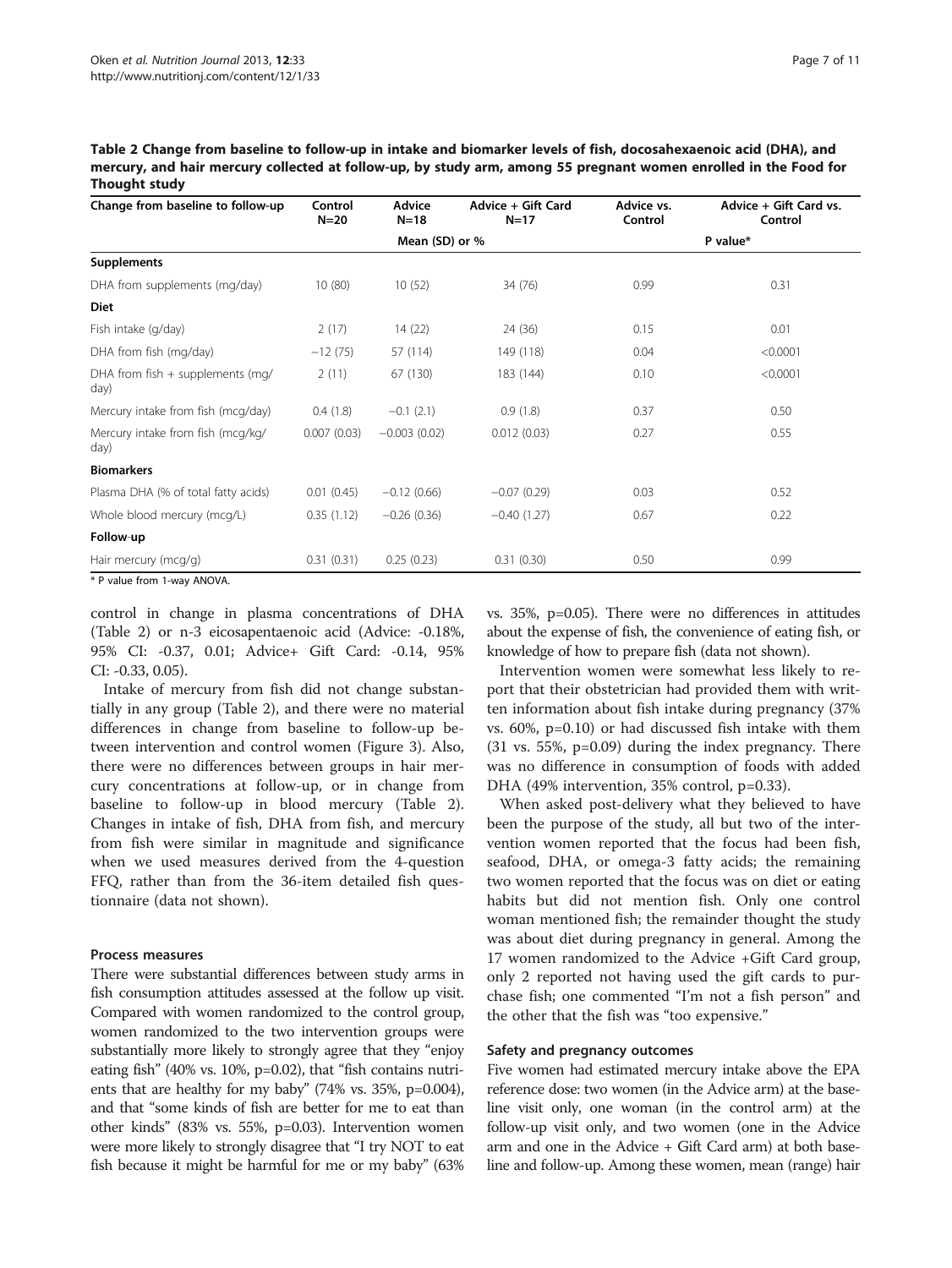<span id="page-7-0"></span>

Hg was 0.53 (0.37-0.70) mcg/g. Similarly, only four women had whole blood mercury above 3.5 mcg/L at baseline and two at follow-up and there was no difference between treatment groups at either timepoint. One woman randomized to the Advice arm died during the intervention period; her partner reported that the death was related to her prepregnancy health, but did not provide an exact cause of death. One infant of a mother who was randomized to the Advice arm was stillborn.

Among the 48 women from whom we obtained postdelivery information, we observed no differences by intervention arm in rates of gestational diabetes mellitus, pre-eclampsia, gestational hypertension, induction of labor, cesarean delivery, or postpartum depressive symptoms (data not shown). However, there was a suggestion of a lower rate of preterm delivery (<37 completed weeks gestation) among intervention vs. control women (0/31 vs. 2/17 [12%] p=0.12).

# **Discussion**

In this pilot randomized controlled trial, we found that an educational intervention resulted in increased intake of low-mercury, high-DHA fish among pregnant women with low fish consumption at baseline. Women randomized to the intervention had significantly and substantially greater intake of DHA, but no greater mercury intake. There were no differences in use of DHA supplements, which we did not target in our intervention. Process measures suggested that women in the intervention groups absorbed the study's messages and developed more positive attitudes about the health effects of fish. Women in the control group were effectively blinded to the study's focus on fish.

This pilot study was not powered to examine clinical outcomes, and accordingly there were no differences in most studied pregnancy outcomes. However, we found some evidence for a decrease in preterm birth among intervention vs. control women, although this difference was not significant in this small sample. Prolongation of gestation with attendant reduction in rates of preterm birth is one of the most consistent findings of prior observational studies of fish intake as well as intervention studies of n-3 PUFA supplements during pregnancy [[24\]](#page-9-0). This finding will need to be followed-up in a larger trial of fish consumption advice. While we observed two deaths (one stillbirth and one maternal death) in the Advice arm, we have no reason to believe these deaths were related to the study's intervention messages. However, this finding will also merit additional evaluation in a larger trial.

Although we observed differences in estimated intake of DHA, we did not detect an increase in plasma DHA concentration among intervention vs. control arms. In fact, plasma DHA, which normally decreases throughout pregnancy, actually decreased more among women in the Advice arm compared with controls, even though reported intake of DHA was greater in the Advice arm. We anticipated that plasma concentrations would be more sensitive to short-term changes in diet than concentrations in erythrocytes, which survive for an average of 120 days. However, it is possible that plasma is not sufficiently sensitive to dietary change. Alternatively, because intervention women became aware of the study's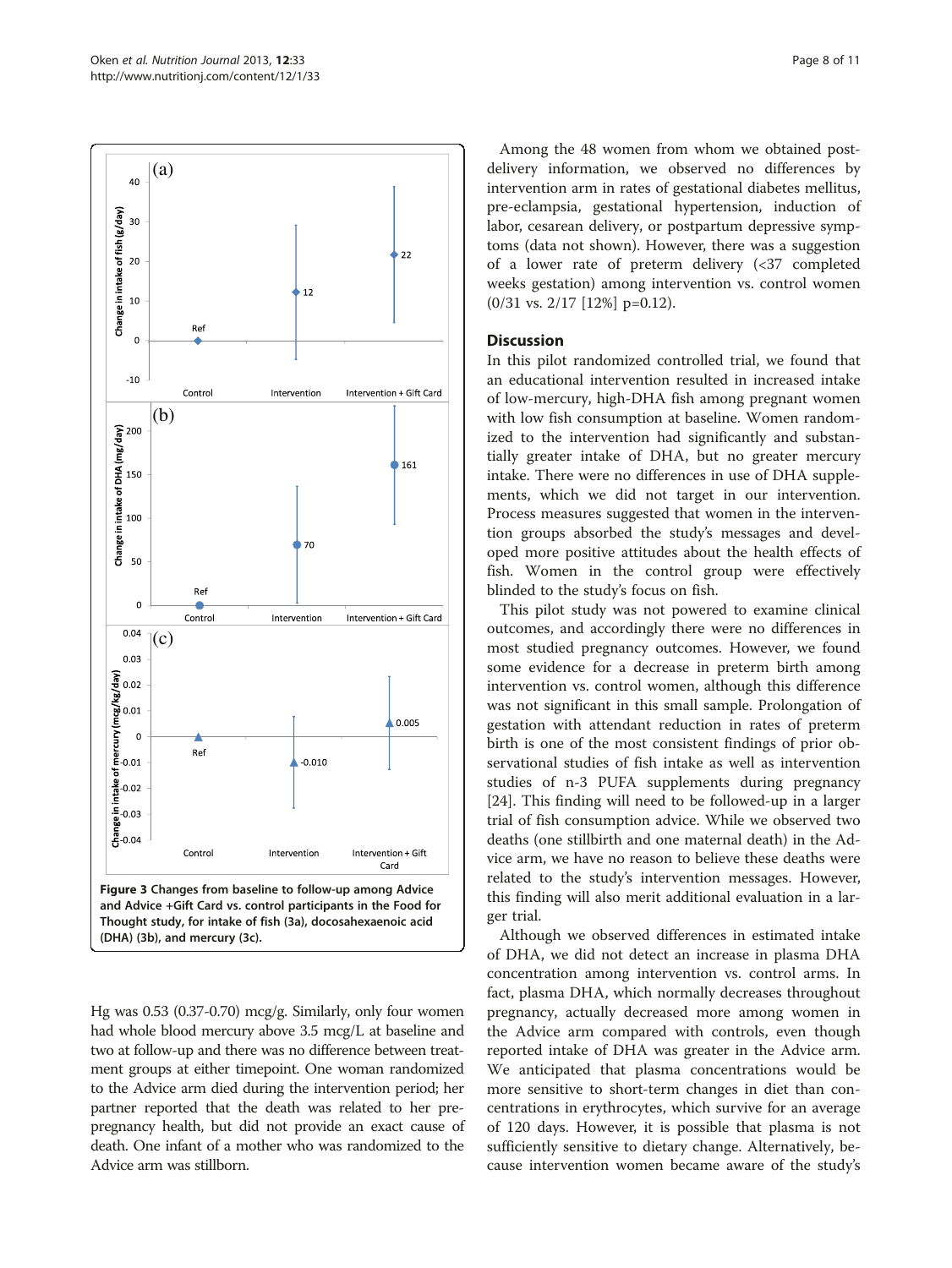focus on fish and DHA intake, there may have been reporting bias.

There are several limitations to this study. All women resided in the greater Boston, MA area, and thus results may not be generalizable to women living elsewhere with different access to fish. However, the population was of diverse racial/ethnic and socio-economic makeup. By design we limited recruitment to low fish consumers, i.e. women who reported intake of <= 2 monthly fish servings. Nevertheless, estimates of daily intake of fish, DHA, and mercury in our study were similar to those among women of childbearing age in the nationally representative US National Health and Nutrition Examination Survey (NHANES) [[2,6](#page-9-0)]. Also, mean blood mercury in our population (1.4 mcg/L) was similar to that in NHANES (geometric mean 0.8 mcg/L) [\[6\]](#page-9-0), and plasma DHA concentration (1.9%) was similar to that in a large cohort of pregnant women also from Boston (1.9%) [[14](#page-9-0)]. Thus, even though our population had similar estimated fish consumption to reference populations not selected on the basis of fish intake, we still observed effects of the intervention messages on intake. Follow-up after 12 weeks might not have been long enough to allow detectable changes in biomarkers. However, prior studies have detected changes in plasma DHA [\[41,42](#page-10-0)] and blood mercury [\[43](#page-10-0)] within 8 weeks following dietary interventions to increase n-3 PUFA or reduce mercury intake.

We designed the intervention brochure to be administered in the context of a research study, and the research assistant reviewed all of the intervention messages with the participants at an in-person visit. However, as the materials were targeted towards a low literacy level, it is possible that these materials might also be effective at increasing consumption of low-mercury, high-DHA fish in a clinical or public health setting. Intervention women randomized to receive grocery store gift cards reported using these gift cards to buy fish, and had higher fish and DHA intake compared with women who received the educational intervention alone. While such an incentive is not feasible for a public health campaign, future research studies might consider providing a similar incentive to maximize contrast between study groups.

#### Conclusions

Despite the promise of marine n-3 PUFA in improving perinatal health outcomes and child development, randomized trials of supplements have generally not supported the positive findings of observational studies of fish consumption. Because the type and frequency of fish consumed tends to vary with factors such as maternal age, race/ethnicity, and place of residence [[7\]](#page-9-0), factors that might independently be associated with offspring development or other relevant outcomes, it is possible that sociodemographic confounding underlies the observed benefits seen in previous cohort studies. Alternatively, it is

possible that consumption of fish, rather than supplements, is necessary to improve maternal and child health outcomes. Some have been reluctant to encourage pregnant women to consume fish regularly because of concern that they may exceed recommended intake of mercury. In this pilot study, however, we demonstrated that it is possible to promote consumption of fish that is low in mercury and high in DHA among pregnant women who are infrequent fish consumers. A larger study with longer-term follow up will be needed to demonstrate whether these differences in intake improve maternal and child health outcomes.

Perhaps the major potential confounder in previous research into the health effects of fish intake is the increased methylmercury intake that may occur from greater consumption of fish, especially larger or predatory fish. The adverse effects of methylmercury would tend to mitigate any benefits of fish consumption for outcomes important to population health including offspring neurodevelopment and adult cardiovascular disease [\[19](#page-9-0)]. Our study demonstrates that a nuanced public health message can be implemented to effect beneficial changes in diet. We have found that an intervention to increase fish consumption, when carefully directed toward fish with low mercury content, is feasible, setting the stage for future research into the health effects of fish consumption that will not be confounded by mercury exposure.

#### Abbreviations

DHA: Docosahexaenoic Acid; EPA: US Environmental Protection Agency; FDA: US Food and Drug Administration; FFQ: Food frequency questionnaire; NHANES: National Health and Nutrition Examination Survey; PCB: Polychlorinated Biphenyls; PUFA: Polyunsaturated Fatty Acids; US: United States.

#### Competing interests

None of the authors has a conflict of interest to report.

#### Authors' contributions

Study conception and design (EO, LBG, SP, JH, MWG, SFO, DCB, ROW); acquisition of data (EO, LBG, AB, DNP); analysis and interpretation of data (EO, LBG, ROW); critical revision of manuscript (all); statistical analysis (EO, LBG); obtaining funding (EO, MWG, ROW); administrative, technical, or material support (LBG). Dr. Oken had full access to all of the data in the study and takes responsibility for the integrity of the data and the accuracy of the data analysis. All of the authors have read and approved the final version of the manuscript.

#### Acknowledgement

We appreciate the participants' input and the invaluable assistance we received from Barbara Kaufman, Susan McGirr, and Jeremy Furtado.

#### Sources of support

This project was supported by the National Institutes of Health (R01ES016314, K24 HD069408), pilot project funding from the HSPH-NIEHS Center for Environmental Health (P30 ES000002) and the Harvard Clinical Nutrition Research Center (P30 DK040561), and by the Harvard Pilgrim Health Care Institute.

#### Author details

<sup>1</sup>Department of Population Medicine, Harvard Medical School and the Harvard Pilgrim Health Care Institute, 133 Brookline Avenue, Boston, MA 02215, USA. <sup>2</sup>Channing Laboratory, Brigham and Women's Hospital, Boston USA. <sup>3</sup>Boston Children's Hospital, Boston, USA. <sup>4</sup>Department of Obstetrics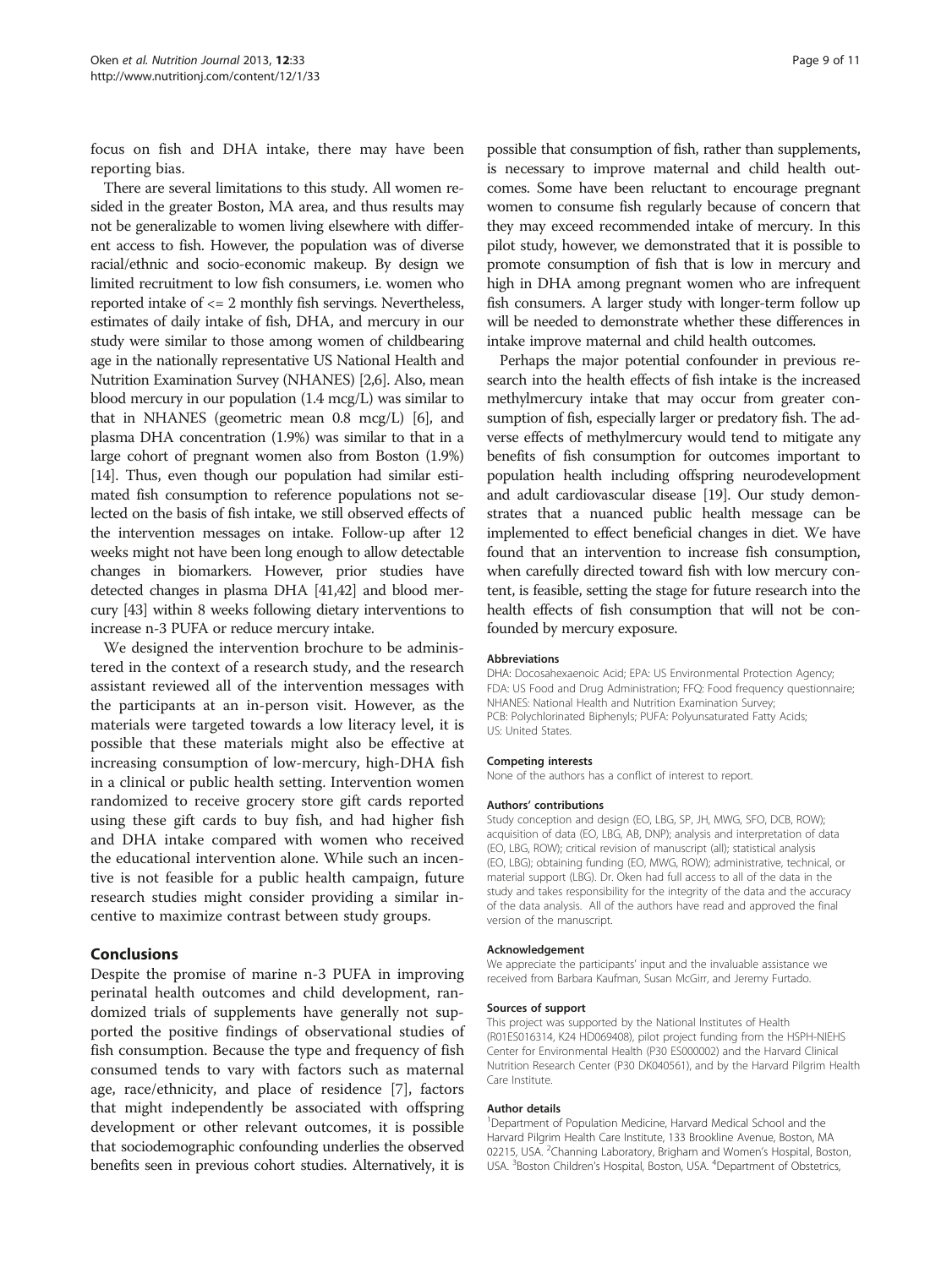<span id="page-9-0"></span>Harvard Vanguard Medical Associates, Boston, USA. <sup>5</sup>Department of Family Relations and Applied Nutrition, University of Guelph, Guelph, Canada. 6 Centre for Fetal Programming, Statens Serum Institut, Copenhagen, Denmark. <sup>7</sup>Department of Nutrition, Harvard School of Public Health, Boston, USA. <sup>8</sup>Mount Sinai School of Medicine, New York City, USA.

#### Received: 22 November 2012 Accepted: 4 March 2013 Published: 15 March 2013

#### References

- Oken E, Choi AL, Karagas MR, Marien K, Rheinberger CM, Schoeny R, Sunderland E, Korrick S: Which fish should I eat? Perspectives influencing fish consumption choices. Environ Health Perspect 2012, 120(6):790-798.
- 2. Nesheim M: Yaktine A (eds.): Seafood Choices: Balancing benefits and risks. Washington, DC: The National Academies Press; 2007.
- 3. Koletzko B, Cetin I, Thomas Brenna J: Dietary fat intakes for pregnant and lactating women. Br J Nutr 2007, 98(5):873–877.
- Oken E, Kleinman KP, Olsen SF, Rich-Edwards JW, Gillman MW: Associations of seafood and elongated n-3 fatty acid intake with fetal growth and length of gestation: results from a US pregnancy cohort. Am J Epidemiol 2004, 160(8):774–783.
- 5. Goyer R, Aposhian V, Arab L, Bellinger D, Burbacher T, Burke T, Jacobson J, Knobeloch L, Stern A, Ryan L: Toxicological effects of methylmercury. Washington, D.C.: National Academy Press; 2000.
- 6. Mahaffey KR, Clickner RP, Bodurow CC: Blood organic mercury and dietary mercury intake: National Health and Nutrition Examination Survey, 1999 and 2000. Environ Health Perspect 2004, 112(5):562–570.
- 7. Mahaffey KR, Clickner RP, Jeffries RA: Adult women's blood mercury concentrations vary regionally in the United States: association with patterns of fish consumption (NHANES 1999–2004). Environ Health Perspect 2009, 117(1):47–53.
- Karagas MR, Choi AL, Oken E, Horvat M, Schoeny R, Kamai E, Cowell W, Grandjean P, Korrick S: Evidence on the human health effects of low-level methylmercury exposure. Environ Health Perspect 2012, 120(6):799–806.
- 9. Environmental Protection Agency: FDA/EPA Consumer Advisory: What You Need to Know About Mercury in Fish and Shellfish. Environmental Protection Agency; 2004. Accessed March 23, 2007. Available at: [http://](http://water.epa.gov/scitech/swguidance/fishshellfish/outreach/advice_index.cfm) [water.epa.gov/scitech/swguidance/fishshellfish/outreach/advice\\_index.cfm](http://water.epa.gov/scitech/swguidance/fishshellfish/outreach/advice_index.cfm). [Last accessed January 11, 2012].
- 10. Oken E, Kleinman KP, Berland WE, Simon SR, Rich-Edwards JW, Gillman MW: Decline in fish consumption among pregnant women after a national mercury advisory. Obstet Gynecol 2003, 102(2):346–351. PMCID: PMC1989666.
- 11. Shimshack JP, Ward MB: Mercury advisories and household health tradeoffs. J Health Econ 2010, 29(5):674–685.
- 12. Golding J, Steer C, Emmett P, Davis JM, Hibbeln JR: High levels of depressive symptoms in pregnancy with low omega-3 fatty acid intake from fish. Epidemiology 2009, 20(4):598–603.
- 13. Oken E, Wright RO, Kleinman KP, Bellinger D, Amarasiriwardena CJ, Hu H, Rich-Edwards JW, Gillman MW: Maternal fish consumption, hair mercury, and infant cognition in a U.S. Cohort. Environ Health Perspect 2005, 113(10):1376–1380.
- 14. Oken E, Radesky JS, Wright RO, Bellinger DC, Amarasiriwardena CJ, Kleinman KP, Hu H, Gillman MW: Maternal fish intake during pregnancy, blood mercury levels, and child cognition at age 3 years in a US cohort. Am J Epidemiol 2008, 167(10):1171–1181.
- 15. Oken E, Osterdal ML, Gillman MW, Knudsen VK, Halldorsson TI, Strom M, Bellinger DC, Hadders-Algra M, Michaelsen KF, Olsen SF: Associations of maternal fish intake during pregnancy and breastfeeding duration with attainment of developmental milestones in early childhood: a study from the Danish National Birth Cohort. Am J Clin Nutr 2008, 88(3):789-796.
- 16. Hibbeln JR, Davis JM, Steer C, Emmett P, Rogers I, Williams C, Golding J: Maternal seafood consumption in pregnancy and neurodevelopmental outcomes in childhood (ALSPAC study): an observational cohort study. Lancet 2007, 369(9561):578–585.
- 17. Gale CR, Robinson SM, Godfrey KM, Law CM, Schlotz W, O'Callaghan FJ: Oily fish intake during pregnancy–association with lower hyperactivity but not with higher full-scale IQ in offspring. J Child Psychol Psychiatr 2008, 49(10):1061–1068.
- 18. Lederman SA, Jones RL, Caldwell KL, Rauh V, Sheets SE, Tang D, Viswanathan S, Becker M, Stein JL, Wang RY, et al: Relation between cord blood mercury levels and early child development in a World Trade Center cohort. Environ Health Perspect 2008, 116(8):1085–1091.
- 19. Budtz-Jorgensen E, Grandjean P, Weihe P: Separation of risks and benefits of seafood intake. Environ Health Perspect 2007, 115(3):323–327.
- 20. Makrides M, Gibson RA, McPhee AJ, Yelland L, Quinlivan J, Ryan P: Effect of DHA supplementation during pregnancy on maternal depression and neurodevelopment of young children: a randomized controlled trial. JAMA 2010, 304(15):1675-1683.
- 21. Thorsdottir I, Birgisdottir BE, Halldorsdottir S, Geirsson RT: Association of fish and fish liver oil intake in pregnancy with infant size at birth among women of normal weight before pregnancy in a fishing community. Am J Epidemiol 2004, 160(5):460–465.
- 22. Brantsaeter AL, Birgisdottir BE, Meltzer HM, Kvalem HE, Alexander J, Magnus P, Haugen M: Maternal seafood consumption and infant birth weight, length and head circumference in the Norwegian Mother and Child Cohort Study. Br J Nutr 2012, 107(3):436–444.
- 23. Halldorsson TI, Meltzer HM, Thorsdottir I, Knudsen V, Olsen SF: Is High Consumption of Fatty Fish during Pregnancy a Risk Factor for Fetal Growth Retardation? A Study of 44,824 Danish Pregnant Women. Am J Epidemiol 2007, 166(6):687–696.
- 24. Oken E, Belfort MB: Fish, fish oil, and pregnancy. JAMA 2010, 304(15):1717–1718.
- 25. Cox JL, Holden JM, Sagovsky R: Detection of postnatal depression. Development of the 10-item Edinburgh Postnatal Depression Scale. Br J Psychiatr 1987, 150:782–786.
- 26. Mahaffey KR, Clickner RP, Jeffries RA: Methylmercury and omega-3 fatty acids: co-occurrence of dietary sources with emphasis on fish and shellfish. Environ Res 2008, 107(1):20–29.
- 27. Schober SE, Sinks TH, Jones RL, Bolger PM, McDowell M, Osterloh J, Garrett ES, Canady RA, Dillon CF, Sun Y, et al: Blood mercury levels in US children and women of childbearing age, 1999–2000. JAMA 2003, 289(13):1667–1674.
- 28. Bloomingdale A, Guthrie LB, Price S, Wright RO, Platek D, Haines J, Oken E: A qualitative study of fish consumption during pregnancy. Am J Clin Nutr 2010, 92(5):1234–1240.
- 29. Rifas-Shiman SL, Willett WC, Lobb R, Kotch J, Dart C, Gillman MW: PrimeScreen, a brief dietary screening tool: reproducibility and comparability with both a longer food frequency questionnaire and biomarkers. Public Health Nutr 2001, 4(2):249–254.
- 30. Oken E, Bellinger DC: Fish consumption, methylmercury and child neurodevelopment. Curr Opin Pediatr 2008, 20(2):178–183.
- 31. Oken E, Ning Y, Rifas-Shiman SL, Rich-Edwards JW, Olsen SF, Gillman MW: Diet during pregnancy and risk of preeclampsia or gestational hypertension. Ann Epidemiol 2007, 17(9):663–668.
- 32. Iso H, Rexrode KM, Stampfer MJ, Manson JE, Colditz GA, Speizer FE, Hennekens CH, Willett WC: Intake of fish and omega-3 fatty acids and risk of stroke in women. JAMA 2001, 285(3):304–312.
- 33. Hu FB, Bronner L, Willett WC, Stampfer MJ, Rexrode KM, Albert CM, Hunter D, Manson JE: Fish and omega-3 fatty acid intake and risk of coronary heart disease in women. JAMA 2002, 287(14):1815–1821.
- 34. Rifas-Shiman SL, Rich-Edwards JW, Kleinman KP, Oken E, Gillman MW: Dietary quality during pregnancy varies by maternal characteristics in Project Viva: a US cohort. J Am Diet Assoc 2009, 109(6):1004–1011.
- 35. Baylin A, Kabagambe EK, Siles X, Campos H: Adipose tissue biomarkers of fatty acid intake. Am J Clin Nutr 2002, 76:750–757.
- 36. US Department of Agriculture: USDA National Nutrient Database for Standard Reference, Release 24. 2011. Available at: [http://www.ars.usda.](http://www.ars.usda.gov/Main/site_main.htm?modecode=12-35-45-00) [gov/Main/site\\_main.htm?modecode=12-35-45-00](http://www.ars.usda.gov/Main/site_main.htm?modecode=12-35-45-00) [Accessed January 11, 2013].
- 37. Food and Drug Administration: Mercury Levels in Commercial Fish and Shellfish (1990–2010). Page Last Updated: 05/26/2011; 2011. Available at: [http://www.fda.gov/food/foodsafety/product-specificinformation/seafood/](http://www.fda.gov/food/foodsafety/product-specificinformation/seafood/foodbornepathogenscontaminants/methylmercury/) [foodbornepathogenscontaminants/methylmercury/](http://www.fda.gov/food/foodsafety/product-specificinformation/seafood/foodbornepathogenscontaminants/methylmercury/) [Accessed January 11, 2013] 2011.
- 38. Groth E 3rd: Ranking the contributions of commercial fish and shellfish varieties to mercury exposure in the United States: implications for risk communication. Environ Res 2010, 110(3):226–236.
- 39. Hu FB, Rimm E, Smith-Warner SA, Feskanich D, Stampfer MJ, Ascherio A, Sampson L, Willett WC: Reproducibility and validity of dietary patterns